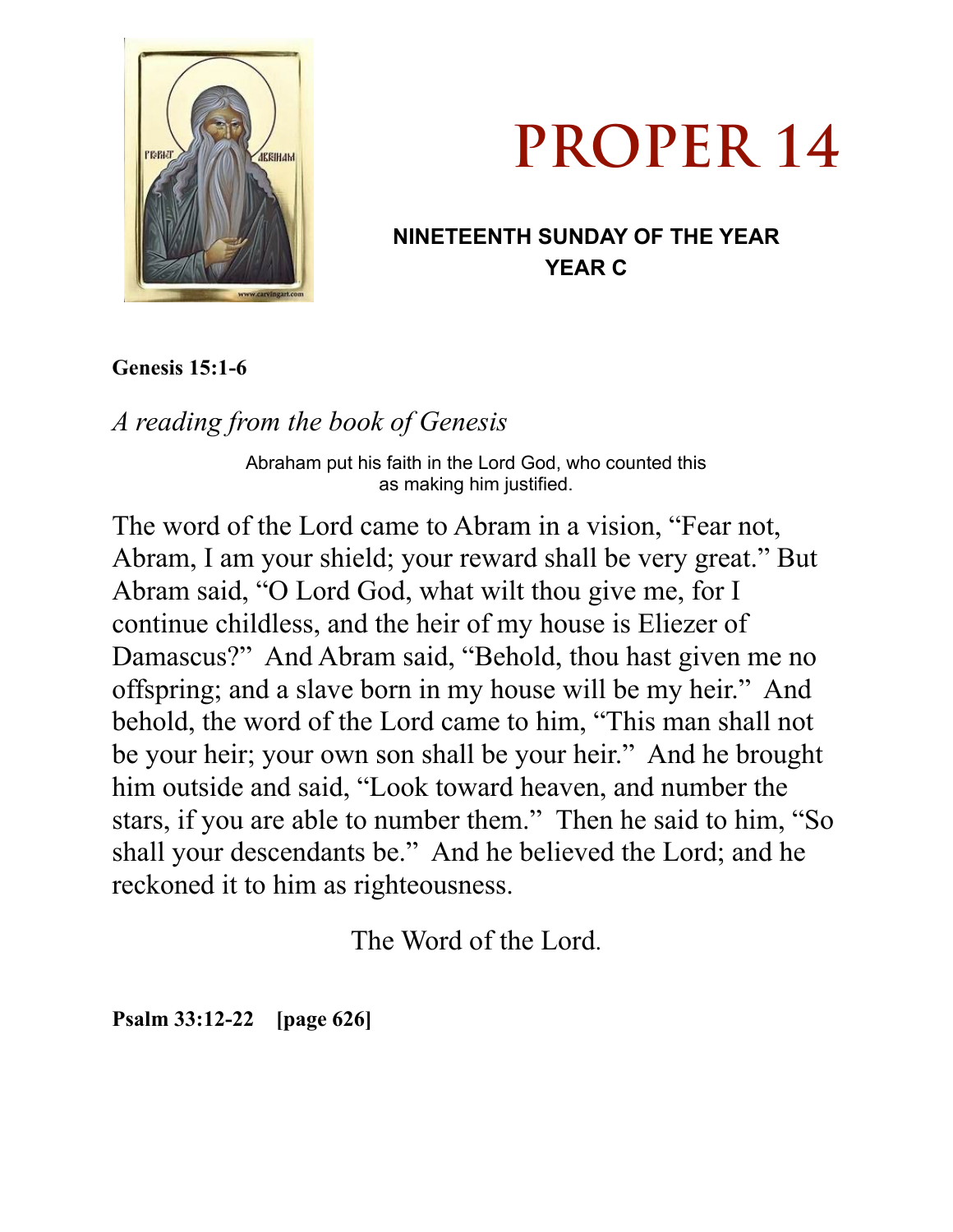## **Hebrews 11:1-3, 8-16**

## *A reading from the letter of Paul to the Hebrews*

We will look for the city designed and built by God.

Now faith is the assurance of things hoped for, the conviction of things not seen. For by it the men of old received divine approval. By faith we understand that the world was created by the word of God, so that what is seen was made out of things which do not appear. By faith Abraham obeyed when he was called to go out to a place which he was to receive as an inheritance; and he went out, not knowing where he was to go. By faith he sojourned in the land of promise, as in a foreign land, living in tents with Isaac and Jacob, heirs with him of the same promise. For he looked forward to the city which has foundations, whose builder and maker is God. By faith Sarah herself received power to conceive, even when she was past the age, since she considered him faithful who had promised. Therefore from one man, and him as good as dead, were born descendants as many as the stars of heaven and as the innumerable grains of sand by the seashore. These all died in faith, not having received what was promised, but having seen it and greeted it from afar, and having acknowledged that they were strangers and exiles on the earth. For people who speak thus make it clear that they are seeking a homeland. If they had been thinking of that land from which they had gone out, they would have had opportunity to return. But as it is, they desire a better country, that is, a heavenly one. Therefore God is not ashamed to be called their God, for he has prepared for them a city.

The Word of the Lord.